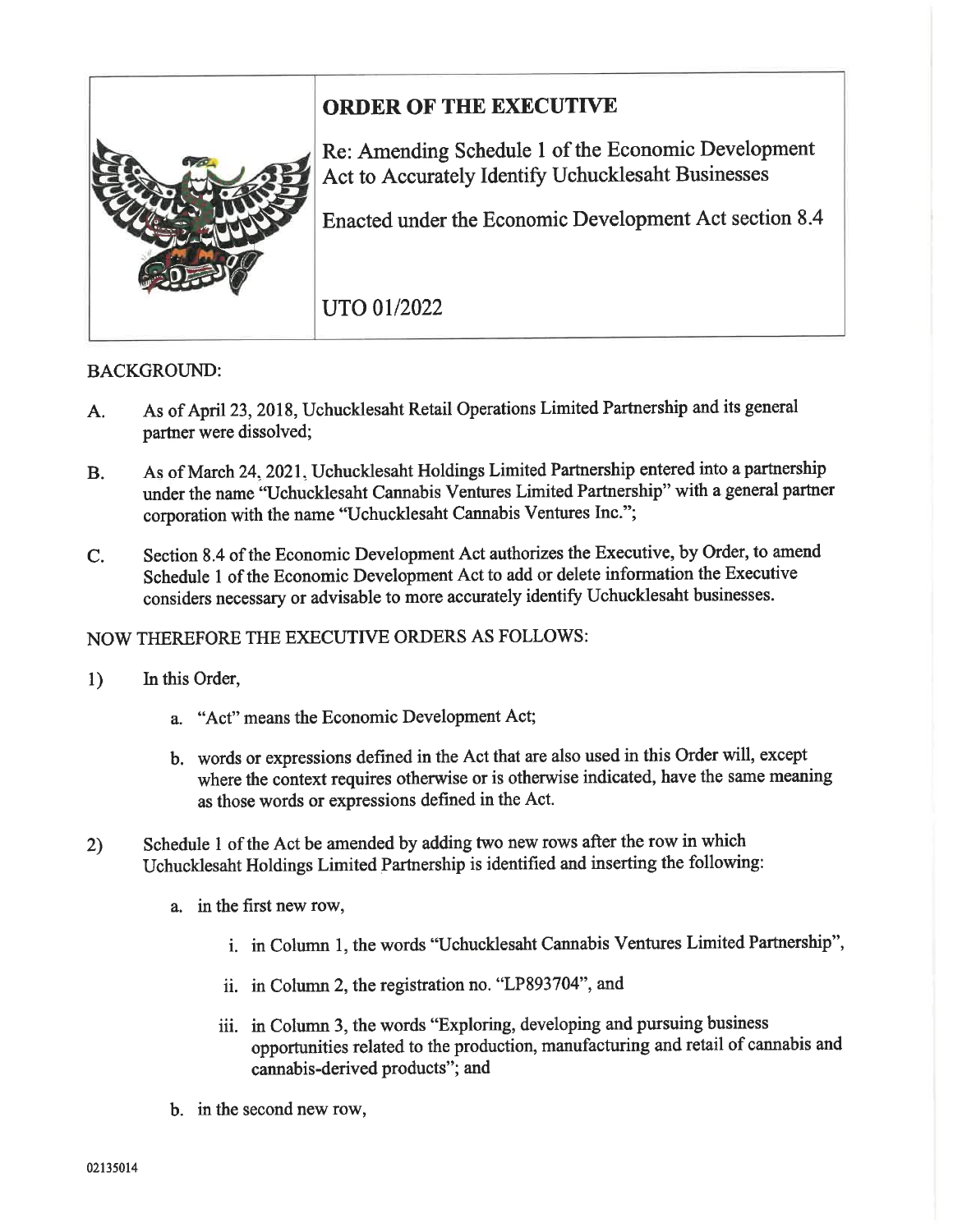$\sim 10^{-11}$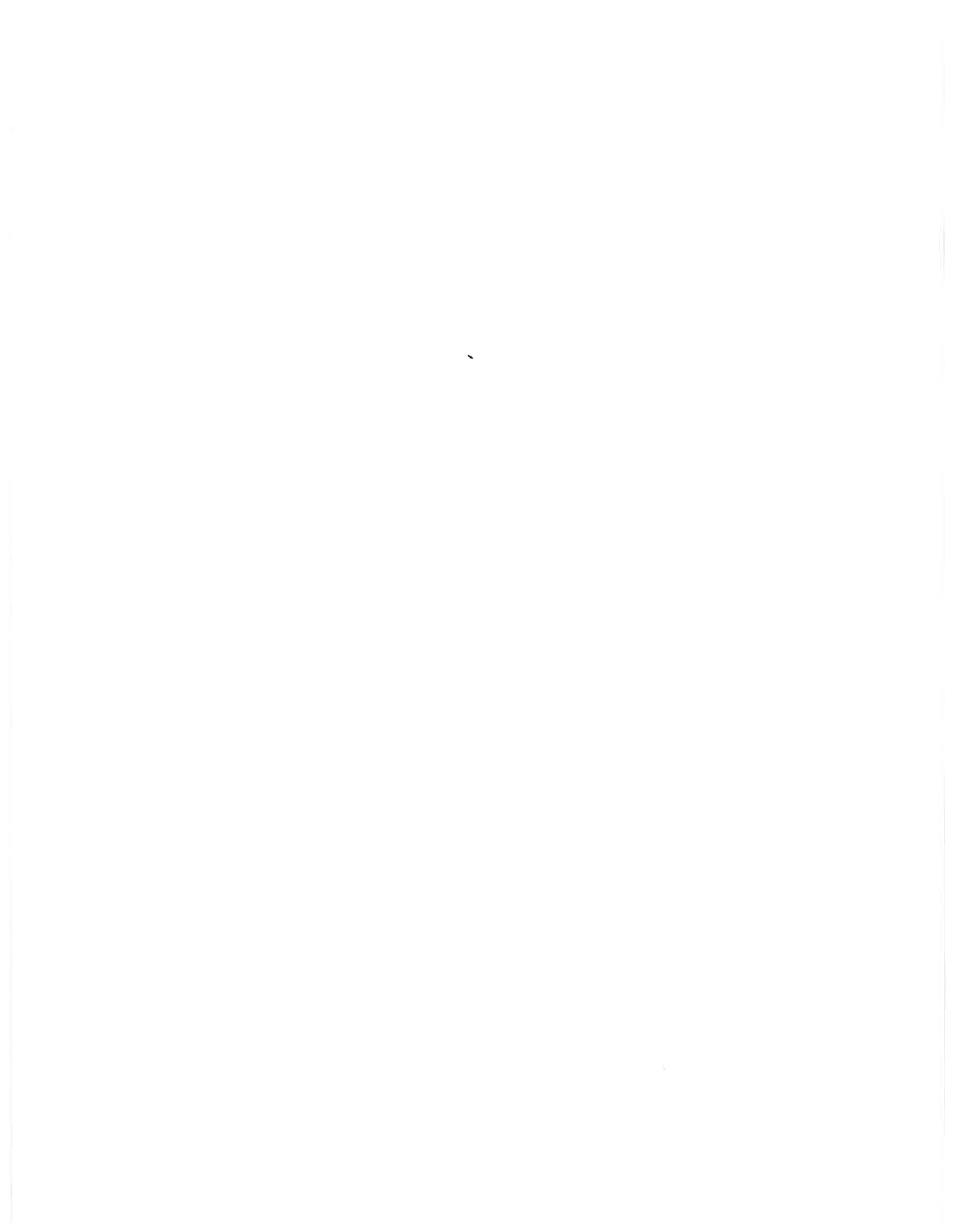- i. in Column 1, the words "Uchucklesaht Cannabis Ventures Inc.",
- ii. in Column 2, the registration no. "BC1164741", and
- iii. in Column 3, the words "Acting as the general partner in Uchucklesaht Cannabis Ventures Limited Partnership"; and
- 3) Schedule 1 of the Act be amended by deleting the two rows that identify Uchucklesaht Retail Operations Limited Partnership and Uchucklesaht Retail Operations Inc. as Uchucklesaht businesses.

This Order enacted on March 30, 2022

**Signed** て

Charlie Cootes, Chief Councillor of the Uchucklesaht Tribe

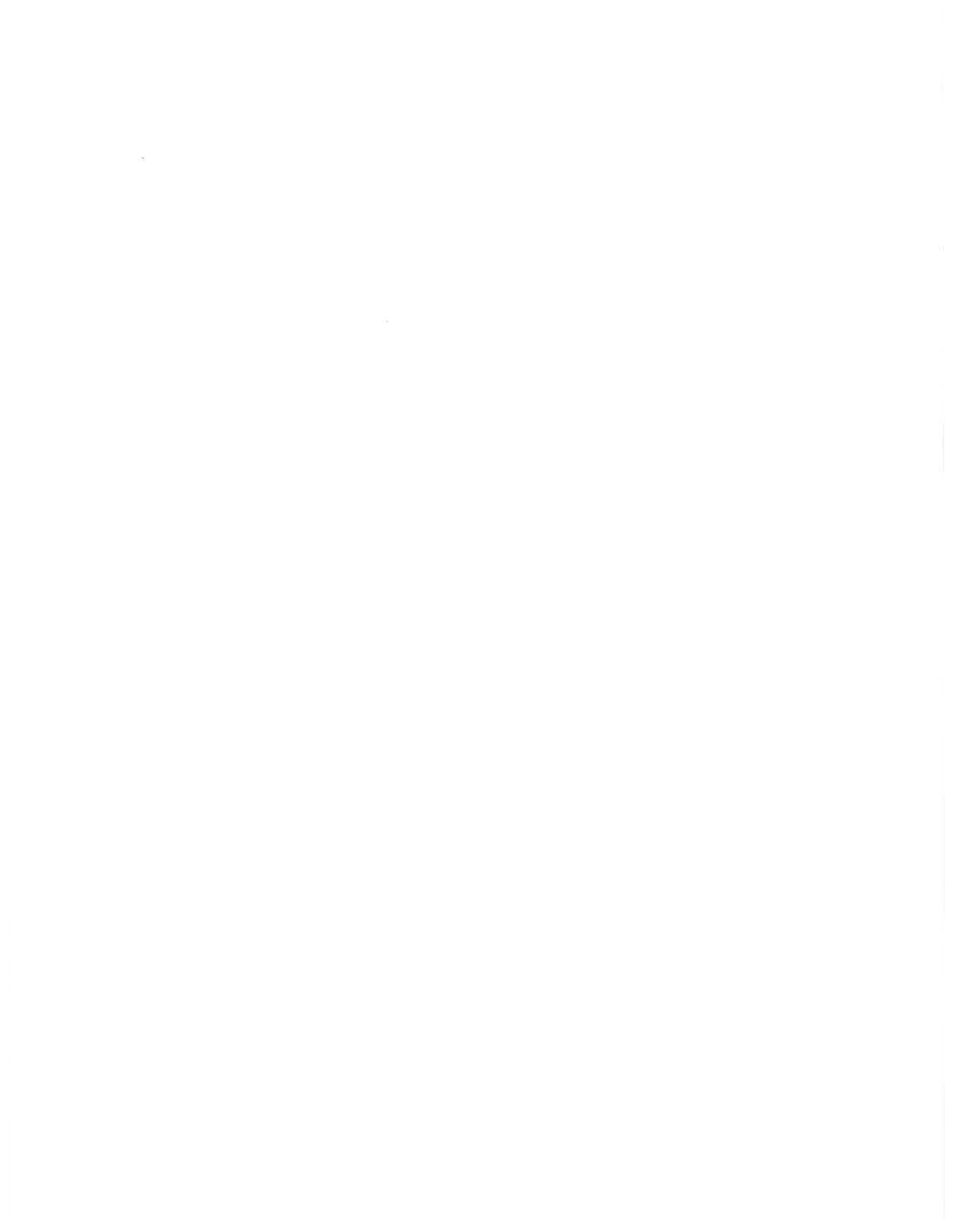

## UCHUCKLESAHT TRIBE

## RESOLUTION OF THE EXECUTIVE

Re: Adding Uchucklesaht Cannabis Ventures Limited Partnership and its General Partner as Uchucklesaht Businesses

#### March 30, 2022

#### WHEREAS:

- A. On April 23, 2018, Uchucklesaht Retail Operations Limited Partnership ("UROLP") and its general partner were dissolved;
- B. In anticipation of business opportunities related to cannabis, Uchucklesaht Holdings Limited Partnership ("UHLP") has incorporated a company, Uchucklesaht Cannabis Ventures Inc. ("UCVI") and, as of March 24, 2021, UHLP entered into a limited partnership agreement with UCVI as general partner to form Uchucklesaht Cannabis Ventures Limited Partnership ("UCVLP");
- C. Under Section 8.4 of the Economic Development Act, UTS 24/2013 (the "EDA"), the Executive may, by Order, amend Schedule 1 of the EDA by adding or deleting information the Executive considers necessary or advisable to more accurately identify a Uchucklesaht business or reflect its business mandate; and
- D. The Executive wishes to make an Order to remove UROLP from Schedule 1 and to identify UCVLP and UCVI as Uchucklesaht businesses.

### NOW THEREFORE BE IT RESOLVED THAT:

- 1) The enactment of an Order of the executive under section 8.4 of the EDA in the fonn attached as Schedule A (the "Order") be approved; and
- 2) The Chief Councillor be authorized to execute the Order on behalf of the Executive.

As the Law Clerk of the Uchucklesaht Tribe, I certify this as a true copy of the resolution passed by the Uchucklesaht Executive.

 $\widehat{\mathcal{C}}$ 

March 30, 2002

Name: Carla Halvorsen

Date